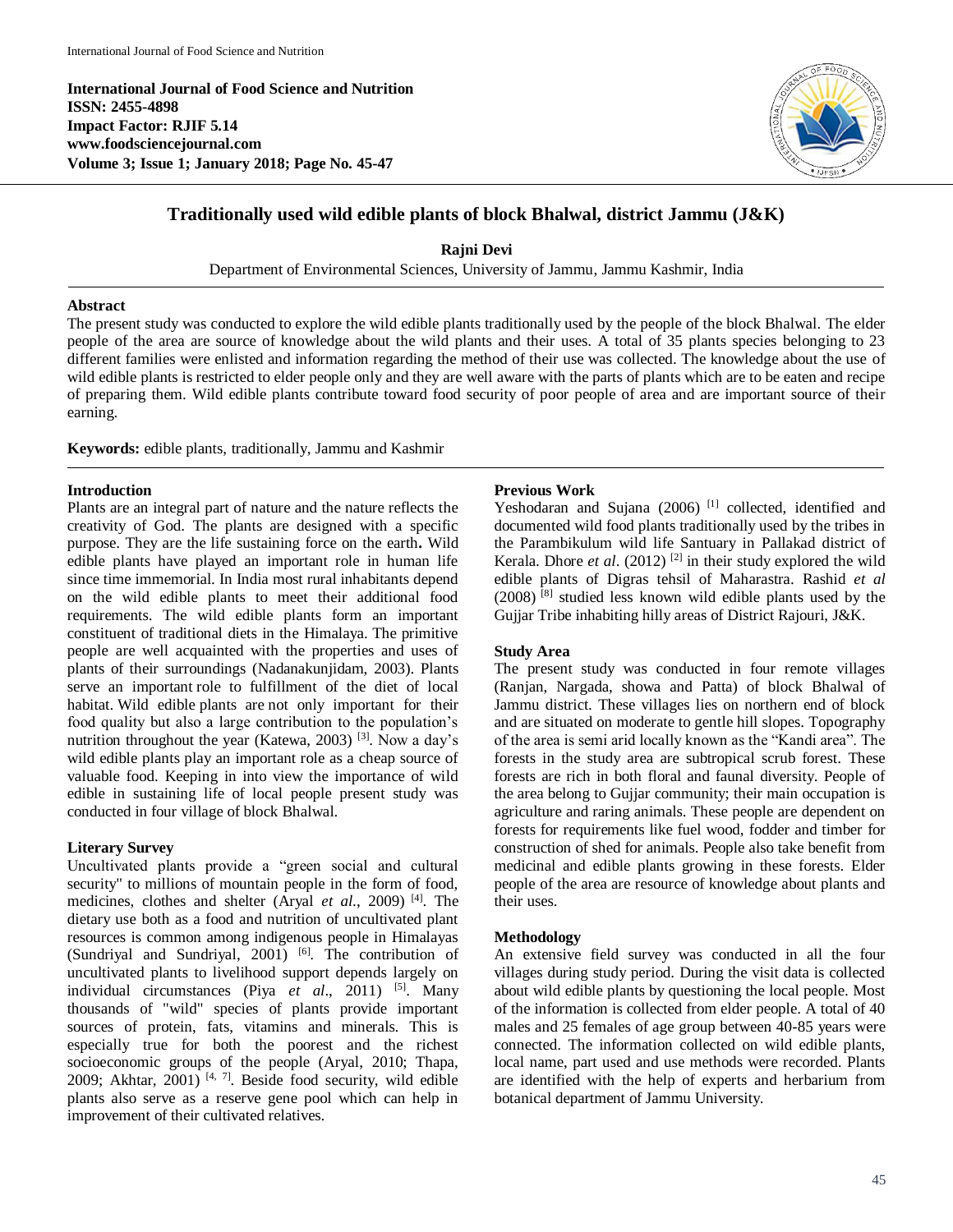# **Results**

In present study a total of 35 edible plants belonging to 23 different families eaten by the people of the study area recorded and tabulated according to thir local names, part (s) used, method of using Table 1. Fabaceae was the most dominant family with 7 species followed by Moreaceae with 5 species and rest are respresented by one or two species. There are 16 species those fruits are eaten, flowers of 6 species are edible, leaves are cooked as vegetable from 11 species, tuber and gum from one species each are eaten. Flowers fruits and roots of *Bauhinia variegate*, *Cordia dichotoma, Moringa oelifera* respectively are preserved after drying and salting as pickle for use in off season. Collection of tubers of *Dioscorea helophylla* from deep forest are down by males while females collected leafy plants like *Solanum nigrum, Medicago polymorpha, Portulaea quadrifolia, Chenopodium album* etc which are cooked as vegetable (saag). These are not only rich in nutrients but also have certain curative properties against

**List of edible plants of block Bhalwal, District Jammu (J&K)** 

many diseases and disorders. Some of the edible plants have medicinal value and are used by local people in treatment of diseases for *e.g. Terminalia chebula Terminalia bellirica and Aegle marmelos.* Flowers of *Bauhinia variegata* are collected and sold in local market by some people. Childrens are mostly involved in collected and selling wild fruits of plants like *Ficus rasemosa, Carissa opaca, Ficus palmate, Coccinia cordifolia, Ficus auriculata etc.* only weaker section of the society is more involved in collection of wild edible plants to meet their food requirements and economically rich people pay less intention to their use. Study also found out that this traditional knowledge on wild edible plants is now mostly confined to elderly persons only, as the new generations have adapted to consuming and cultivating the modern high yielding varieties. These wild edible plants with high commercial value are also threatened by many factors such as deforestation, forest fire and rapid land transformation etc.

| S.<br>N <sub>0</sub> | <b>Botanical name</b>          | Local<br>name    | Family         | Habit           | Part(s) used              | Importance                                                                                                |
|----------------------|--------------------------------|------------------|----------------|-----------------|---------------------------|-----------------------------------------------------------------------------------------------------------|
| $\mathbf{1}$         | Solanum nigrum                 | Kaya kothi       | solanaceae     | herb            | Fruits (berries)          | Ripen fruits are eaten                                                                                    |
| $\overline{2}$       | Ficus rasemosa                 | rumbal           | Moraceae       | tree            | Fruits                    | Ripen Fruits are eaten                                                                                    |
| 3                    | Medicago<br>polymorpha         | Mayna            | Fabaceae       | herb            | Tender shoots and leaves  | Cooked as vegetable                                                                                       |
| 4                    | <b>Dioscorea</b><br>helophylla | tarad            | Dioscoriaceae  | climber<br>herb | tubers                    | Boiled and cooked                                                                                         |
| 5                    | Opuntia elatior                | Tarapad<br>thoar | Cactaceace     | herb            | flowers                   | Boiled and eaten after mixing with curd.<br>Used for treatment of tooth ache.                             |
| 6                    | Carissa opaca                  | Garna            | Apocynaceae    | shrub           | Fruits and leaves         | Ripen fruits are eaten<br>Leaves are used as fodder for goats.                                            |
| 7                    | Telosma cordata                | Gooal<br>manda   | Asclepiadaceae | climber<br>herb | Flowers                   | Boiled and cooked as vegetable                                                                            |
| 8                    | Bauhinia variegata             | kartad           | Fabaceae       | tree            | Flowers                   | Boiled and mixed with curd, cooked as vegetable,<br>preserved as pickle                                   |
| $\overline{9}$       | Bauhinia vahlii                | balangud         | Fabaceae       | tree            | Seeds                     | Roasted seeds are eaten                                                                                   |
| 10                   | Moringa oelifera               | soanjana         | Moringaceae    | tree            | Flowers, roots and leaves | Flowers are cooked as vegetable, roots are used as<br>pickle, leaves are eaten raw or cooked as vegetable |
| 11                   | Aegle marmelos                 | bilan            | Rutaceae       | tree            | Fruits                    | Pulp of ripen fruit is eaten                                                                              |
| 12                   | Butea monosperma               | Palash           | Fabaceae       | tree            | Flowers                   | Flowers are cooked as vegetable                                                                           |
| 13                   | Cassia fistula                 | korangal         | Fabaceae       | tree            | Flowers                   | Flowers are cooked as vegetable                                                                           |
| 14                   | Ficus palmata                  | Fakoda           | Moraceae       | tree            | Fruits                    | Ripen fruits are eaten                                                                                    |
| $\overline{15}$      | Grewia optiva                  | Taman            | Malvaceae      | tree            | Fruits                    | Ripen fruits are eaten                                                                                    |
| 16                   | Terminalia<br>bellirica        | Bhera            | Combretaceae   | tree            | Fruits                    | Pulp of the fruit is eaten                                                                                |
| 17                   | Terminalia chebula             | Reed             |                | tree            | Fruits                    | Fruits are eaten and also used in making pickle                                                           |
| 18                   | Flacourtia indica              | kakoi            | salicaceae     | tree            | Fruits                    | Ripen fruits are eaten                                                                                    |
| 19                   | Cordia dichotoma               | Lasoora          | Boraginaceae   | tree            | Fruits and leaves         | ripen fruits are eaten and also used in making pickle<br>tender leaves are cooked as vegetables           |
| 20                   | <b>Amaranthus</b><br>polygamus | chalari          | Amaranthaceae  | herb            | Leaves and tender shoots  | Cooked as vegetable                                                                                       |
| 21                   | Coccinia cordifolia            | kantori          | Cucurbitaceae  | climber<br>herb | Fruits                    | Eaten raw and cooked as vegetable                                                                         |
| 22                   | Acacia nilotica                | falai            |                | tree            | Gum                       | eaten after frying in oil                                                                                 |
| 23                   | Malva rotundifolia             | saonchal         |                | herb            | Leaves and tender shoots  | Cooked as vegetable                                                                                       |
| 24                   | Chenopodium<br>album           | kanaa            | Chenodiaceae   | herb            | Leaves and tender shoots  | Cooked as vegetable Leaves are dried for use in off<br>season.                                            |
| 25                   | Euphorbia<br>royleana          | thoar            | Euphorbiaceae  | herb            | Pulp of leaves            | crushed, boiled and eaten after mixing in curd                                                            |
| 26                   | Adhotoda vasica                | brankad          | Acanthaceae    | herb            | Flowers and leaves        | Juice from the flowers is used.<br>Leaves are used for treatment of cough.                                |

**Table 1**